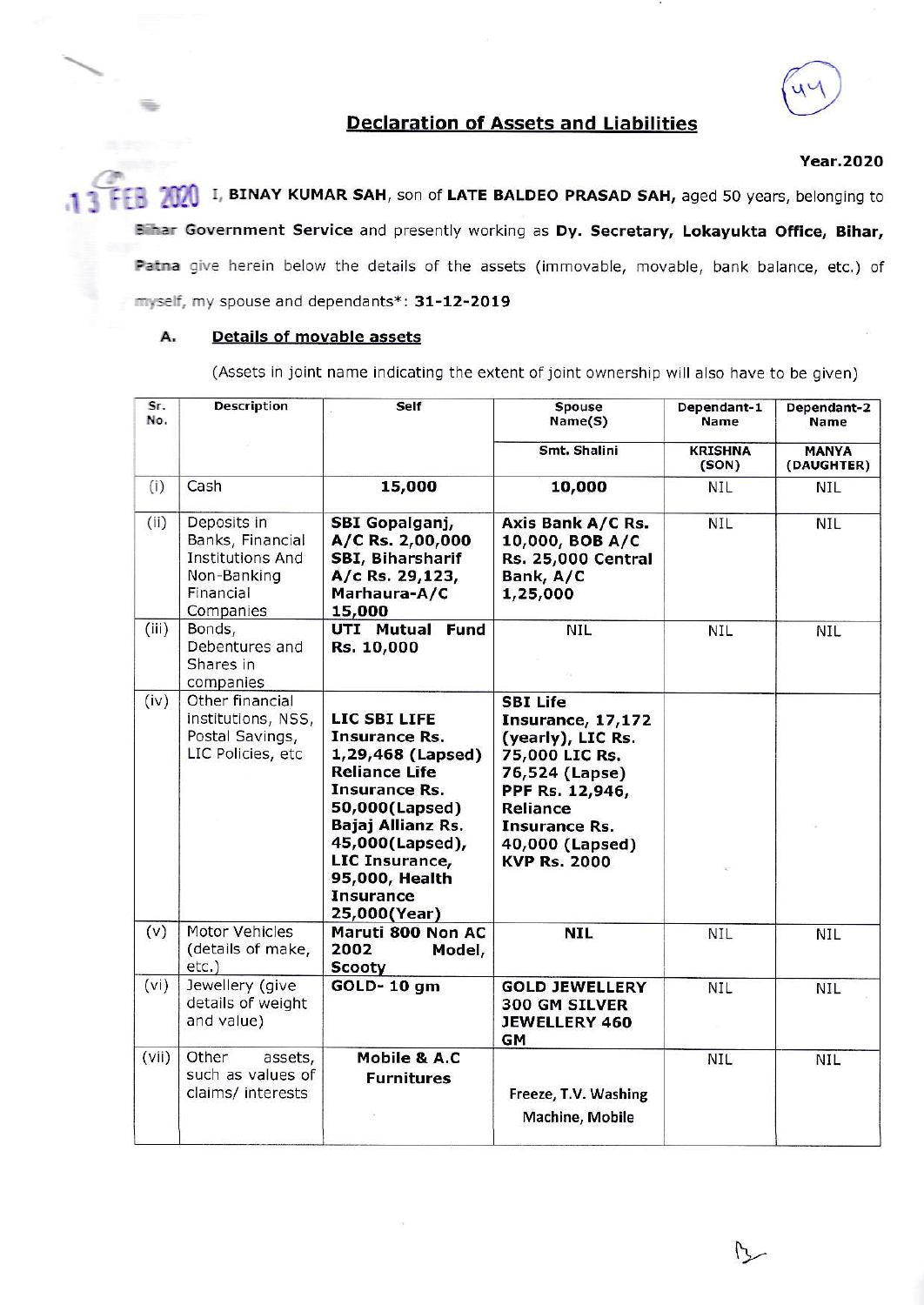$\overline{u}^c$ 

Note: Value of Bonds / shares / Debentures as per the latest market value in Stock Exchange in respect of listed companies and as per books in the case of non listed companies should be given. \* Dependant here means a person substantially dependent on the income of the employee.

## **Details of Immovable assets** В.

[Note: Properties in joint ownership indicating the extent of joint ownership will also have to be indicated]

| Sr.<br>No. | <b>Description</b>                                                                                                                                                   | Self                                                                                                                           | Spouse<br>Name(S)                                     | Dependant-1<br>Name | Dependant-2<br>Name |
|------------|----------------------------------------------------------------------------------------------------------------------------------------------------------------------|--------------------------------------------------------------------------------------------------------------------------------|-------------------------------------------------------|---------------------|---------------------|
| (i)        | Agricultural<br>Land<br>- Location(s)<br>- Survey<br>number(s)<br>- Extent (Total<br>measurement)<br>-Current<br>market value                                        | <b>Total Agricultural</b><br><b>Land in Native</b><br>Village Mamai in<br>joint ancestral<br>property area 3.5<br>acres approx | <b>NIL</b>                                            | <b>NIL</b>          | NIL                 |
| (ii)       | Non-<br>Agricultural<br>Land<br>- Location(s)<br>- Survey<br>number(s)<br>- Extent (Total<br>measurement)<br>-Current<br>market value                                | At Kurthol in<br>Phulwarisharif 1.5<br>Khata No. 82<br>Khesra No. 834<br>value as per Circle<br>rate.                          | 103 Yard Land in<br>South City,<br>Shahjahanpur(U.P.) | <b>NIL</b>          | <b>NIL</b>          |
| (iii)      | <b>Buildings</b><br>(Commercial<br>and<br>residential)<br>Location(s)<br>- Survey /door<br>number(s)<br>- Extent (Total<br>measurement)<br>- Current<br>market value | <b>NIL</b>                                                                                                                     | <b>NIL</b>                                            | <b>NIL</b>          | <b>NIL</b>          |
| (iv)       | Houses /<br>Apartments,<br>etc.<br>- Location(s)<br>- Survey /door<br>number(s)<br>- Extent (Total<br>measurement)<br>- Current<br>market value                      | $(1)$ One Joint<br>Pacca House in<br>Village Mamai,<br>(Munger)<br>(2) One Flat in<br><b>Mansarover</b><br>enclave in Patna    |                                                       | $\ast$              |                     |
| (v)        | Others (such<br>as interest in<br>property)                                                                                                                          | $*$                                                                                                                            | $\ast$                                                | $\ast$              | $\ast$              |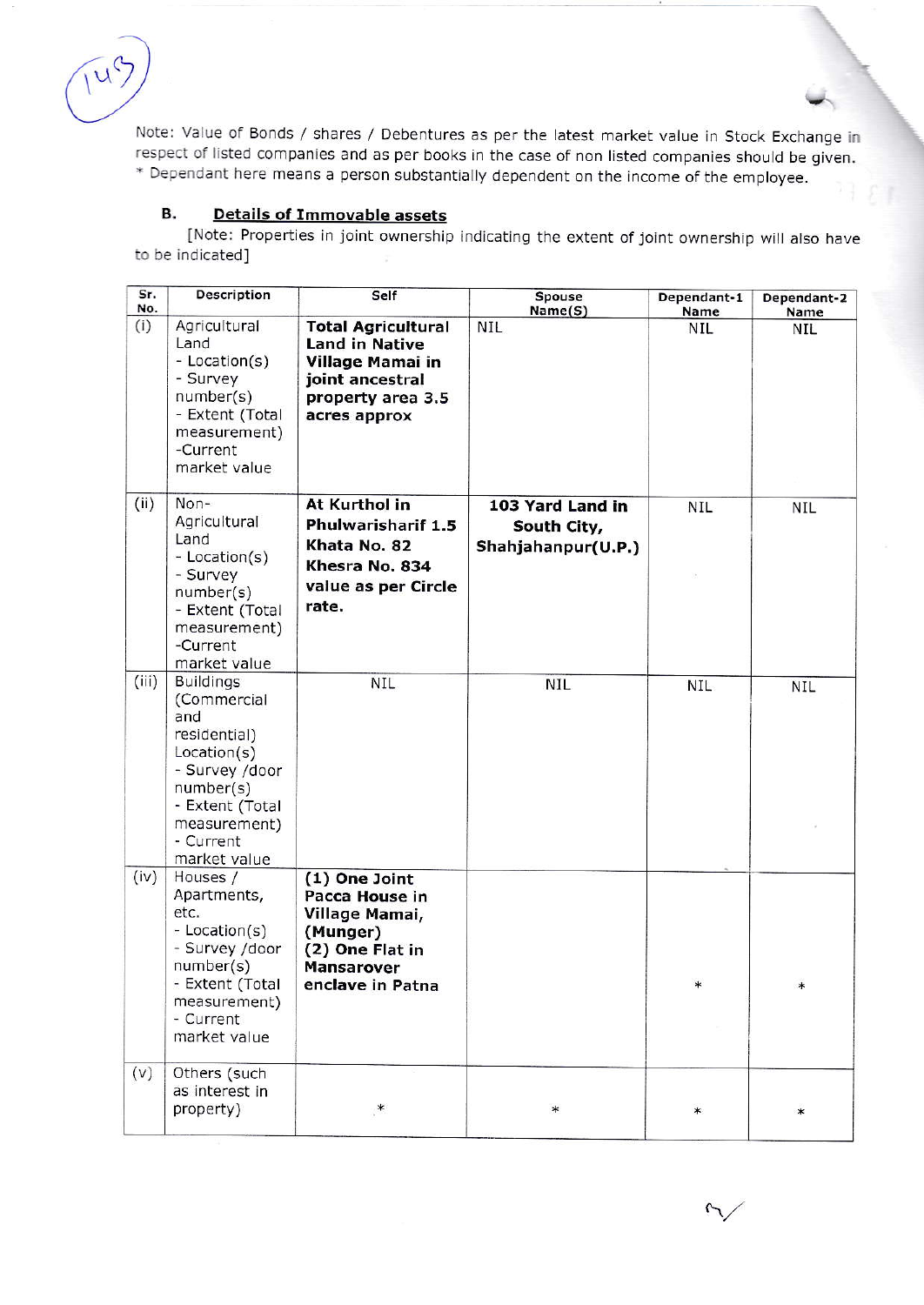|                                                                                             |                                     |                     |           |                                   | $\sqrt{uv}$  |
|---------------------------------------------------------------------------------------------|-------------------------------------|---------------------|-----------|-----------------------------------|--------------|
| C.<br><b>Personal Detail</b>                                                                |                                     |                     |           |                                   |              |
| GPF/CPF/PRAN No.                                                                            | $\sim$                              | <b>BHR/BAS-3868</b> |           |                                   |              |
| Gender<br>$:-$                                                                              |                                     | (M/F)<br>M          |           |                                   |              |
| Date of Birth                                                                               | ÷                                   | 02                  | 04        | 1970                              | (DD/MM/YYYY) |
| Class/Group                                                                                 | $\ddot{\cdot}$                      | В                   |           |                                   |              |
| Cadre                                                                                       | $\mathcal{L}_{\mathcal{M}}$         |                     | (A/B/C)   |                                   |              |
|                                                                                             | <b>Bihar Administrative Service</b> |                     |           |                                   |              |
| (Full Name e.g. B.A.S.-Bihar Administrative Service,                                        |                                     |                     |           |                                   |              |
| B.S.S.- Bihar Secretariat Service etc.)                                                     |                                     |                     |           |                                   |              |
| Home District                                                                               | ķ÷                                  | <b>MUNGER</b>       |           |                                   |              |
| I hereby declare that the above details are true to the best of my knowledge and<br>belief. |                                     |                     |           |                                   |              |
|                                                                                             |                                     |                     | Signature |                                   |              |
| <b>Pall</b> ers and the property                                                            |                                     |                     |           | Name of Employee: BINAY KUMAR SAH |              |

**Place: Patna** Date:05.02.2020

Designation: Dy. Secretary

Department: Office of the Lokayukta, Bihar, Patna.

Please sign each page of the declaration. Asset declaration form must be in Note: A4 size white paper with computer typed (single side) in prescribed format.